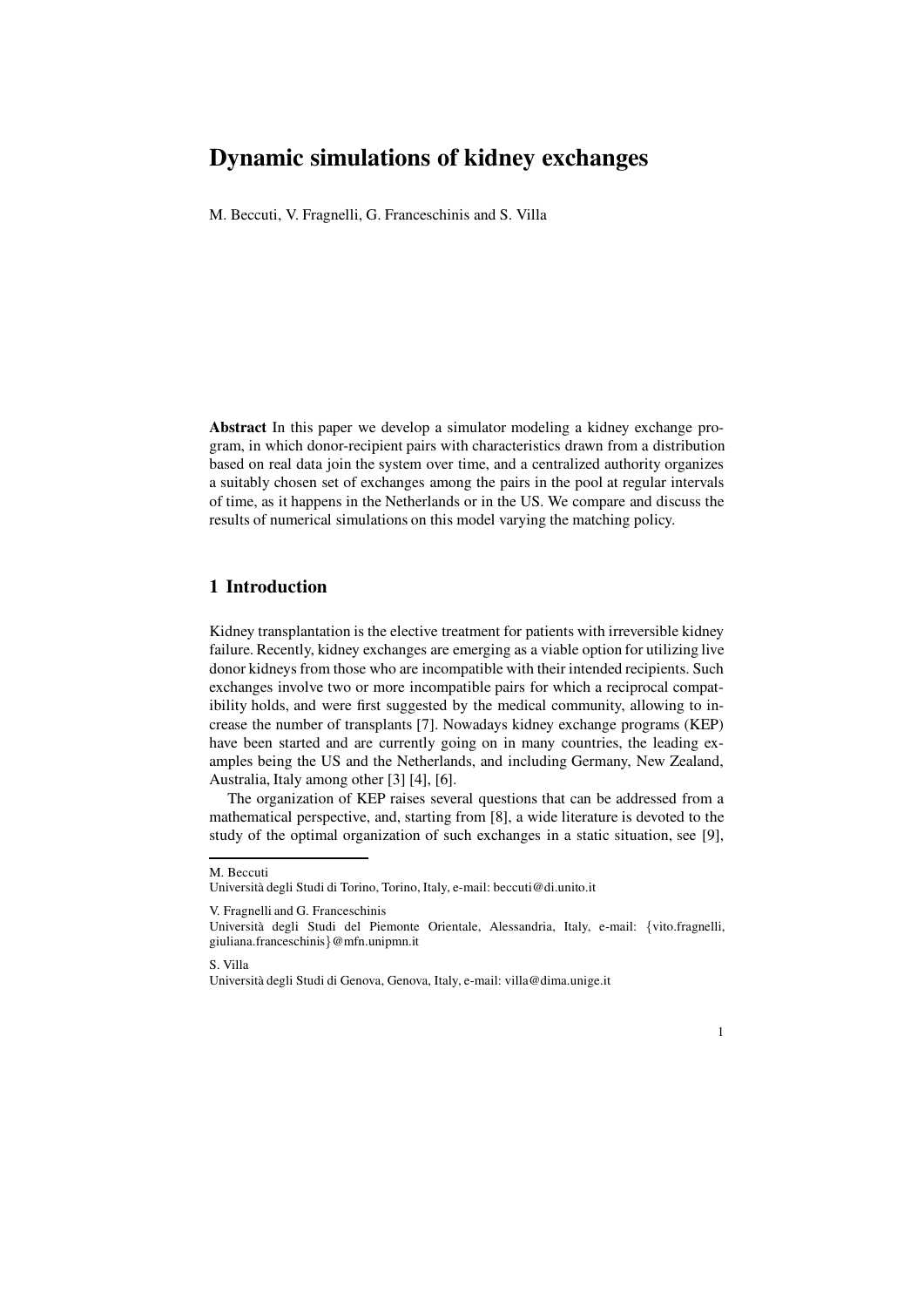[5], [2] and references therein. Considerably less attention has been devoted to the dynamic setting, though the latter is fairly more realistic than the static model, since donor-recipient pairs join the system over time and not all at the same moment. The main question to be answered is how to find an optimal matching policy, i.e. a suitable scheduling of the exchanges in order to maximize a properly chosen objective.

A theoretical analysis of the dynamic problem is carried out in [11], under some "long run" assumptions. More precisely, it is proved that if only paired exchanges are considered and if there is an unlimited availability of the so called "underdemanded pairs" (pair types that are difficult to match) then the policy maximizing a discounted sum of the total number of exchanges is the one organizing exchanges as soon as they become available.

In this work we develop a simulation tool which models a realistic dynamic situation, in which a centralized authority organizes a suitably chosen set of exchanges among the pairs in the pool at regular intervals of time. The goal is to determine the potential impact of a long term organization of kidney exchanges: we discuss the results of numerical simulations obtained using the proposed model, analyzing the performance of a given exchange policy, in terms of some relevant quantities such as the number of matched and unmatched patients, and the average waiting time w.r.t. the pair characteristics. Moreover, a comparison of the performance corresponding to different choices of the time interval between one slot of exchanges and the next one is presented. Our work is related to the results in [10, 1], where an experimental analysis of different matching policies is presented. In particular, for evaluating the policy, we account the average waiting time for pairs in the system, an aspect which is not considered in [1]. On the other hand they propose a (sub)optimal policy that in terms of total number of performed transplants behaves better than ours. A careful study of the waiting times corresponding to a fixed policy belonging to the class described in our work can be found in [10]. Our contribution w.r.t. this paper is the long term perspective and a more extensive comparison among different policies. In [12] a different context is considered, where pairs can choose among paired exchanges and the waiting list from deceased donors. A simplified version of the real situation is taken into account, with only two possible pair types and an optimal decision strategy is proposed.

The paper is organized as follows: we start introducing the static kidney exchange problem together with the compatibility assumptions in Section 2, then we describe the dynamic case and the experimental analysis in Section 3, Section 4 concludes.

### 2 General setting

As it happens in the real world, we assume that only incompatible pairs are admitted to KEP. Incompatibility between donor and recipient has two sources: a blood type incompatibility or a tissue type incompatibility (also called positive crossmatch). While the first one is simple to check, the second is difficult to predict, but the probability of positive crossmatch between two unrelated individuals is 11%. The com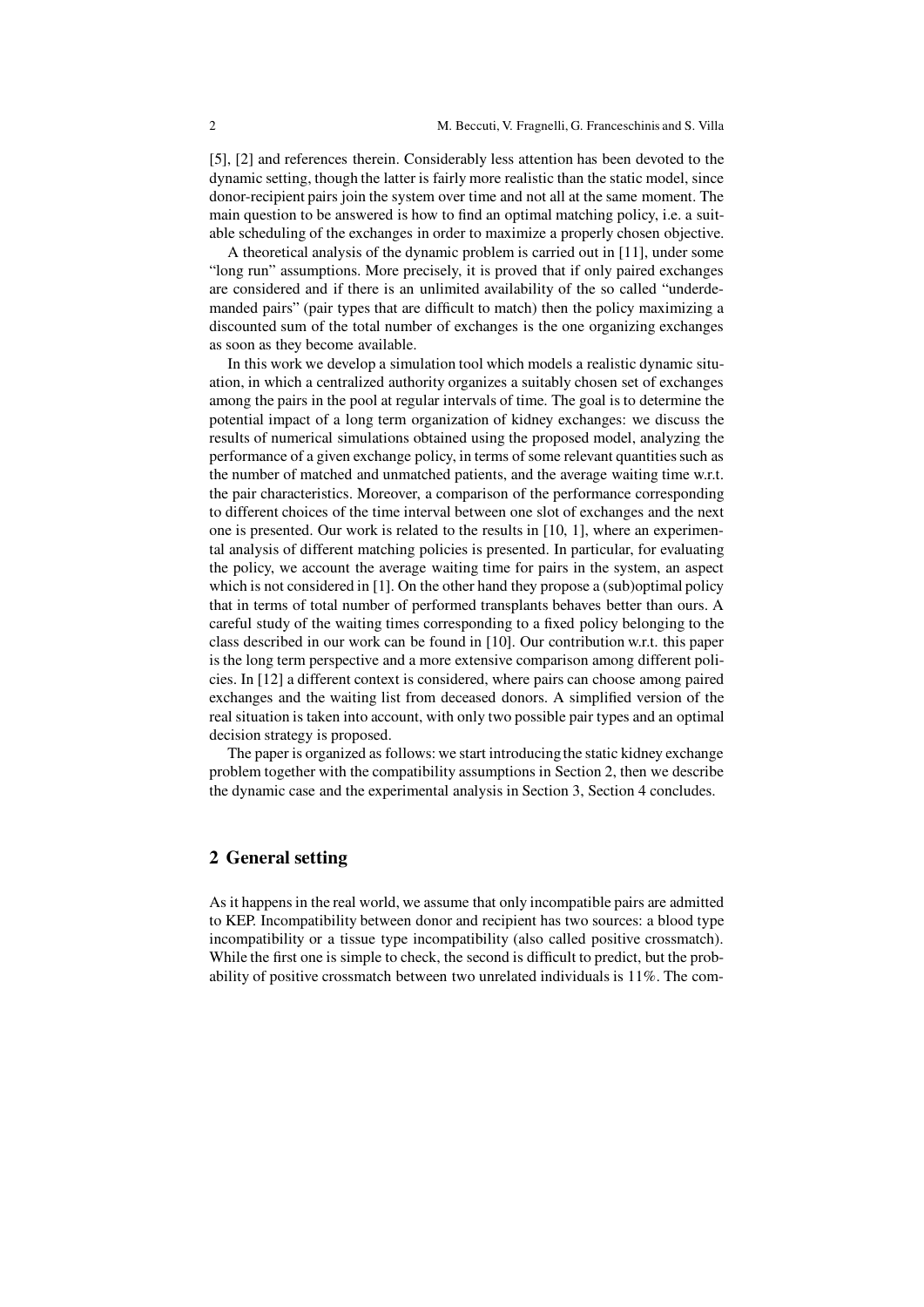position of the pool for kidney exchange programs is obtained combining the known probability distribution over blood types with the probability of positive crossmatch, according to the model proposed in [12, 10], and is reported in Tab. 1.

| Blood Type |      | Recipient 0 | Recipient A |     | Recipient B |     | Recipient AB |     |  |  |
|------------|------|-------------|-------------|-----|-------------|-----|--------------|-----|--|--|
| Donor 0    | [1]  | 14.0        | [2]         | 6.3 | [3]         | 2.4 | [4]          | 0.5 |  |  |
| Donor A    | [5]  | 37.8        | [6]         | 6.8 | [7]         | 6.1 | [8]          | 0.5 |  |  |
| Donor B    | [9]  | 12.0        | [10]        | 5.1 | [11]        | 1.2 | [12]         | 0.2 |  |  |
| Donor AB   | [13] | 2.0         | [14]        | 2.8 | [15]        | 2.1 | [16]         | 0.1 |  |  |

Table 1 Blood type characteristics of Simulated Pairs (pair percentage)

We assume that each patient is indifferent among two compatible kidneys and we do not take into account the possibility of having a positive crossmatch when organizing the exchanges, so that subsequent results overestimate the number of possible exchanges. This assumptions, while simplifying the real situation, are considered acceptable also from a medical point of view and are common in the literature studying KEPs [9]. We therefore deal with a set of pair types  $T = \{1, ..., t\}$  (in our situation  $t = 16$  according to the numbers in square brackets in Tab. 1).

We model the compatibility by introducing a non-negative symmetric compatibility matrix R, where  $R_{ij} > 0, i, j \in T$  means that an exchange between pairs of type i and j is possible with a revenue  $R_{ij}$  (e.g. the compatibility level); by the symmetry of R, we can restrict to the upper triangle, i.e.  $i \leq j$ . Mathematically speaking a static kidney exchange problem consists of a compatibility matrix  $R$  and a set of pairs, that can be identified with a tuple  $(s_1,...,s_t)$  describing the number of pairs of each type. A feasible set of exchanges can be found solving the following integer linear programming problem:

$$
\max \sum_{\substack{i,j \in T \\ \text{s.t. } R_{ij} > 0}} R_{ij} x_{ij}
$$
\n
$$
\text{s.t. } \sum_{\substack{i=1,\dots,k \\ \text{s.t. } R_{ik} > 0}} x_{ik} + \sum_{\substack{j=k,\dots,t \\ \text{s.t. } R_{kj} = 1}} x_{kj} \le s_k \quad k \in T
$$
\n
$$
x_{ij} \in \mathbb{N} \qquad i \le j, \quad i, j \in T
$$

where  $x_{i j}$ ,  $i \leq j$ ,  $i, j \in T$  is the number of exchanges involving one pair of type i and one pair of type j. Hereafter, we use a  $16 \times 16$  matrix where  $R_{ij} \in \{0, 1\}$  (pairs are compatible or not); this leads to a solution that maximizes the number of performed transplants.

A similar formulation of a kidney exchange problem is given in [9] using an undirected unweighted graph whose vertices represent the pairs in the system, and the edges connect compatible pairs; they look for a maximum cardinality matching, in order to provide a transplant to as many participants as possible.

The dynamic situation is more complicated and only partial solutions have been proposed so far to tackle it. We describe our approach in the next section.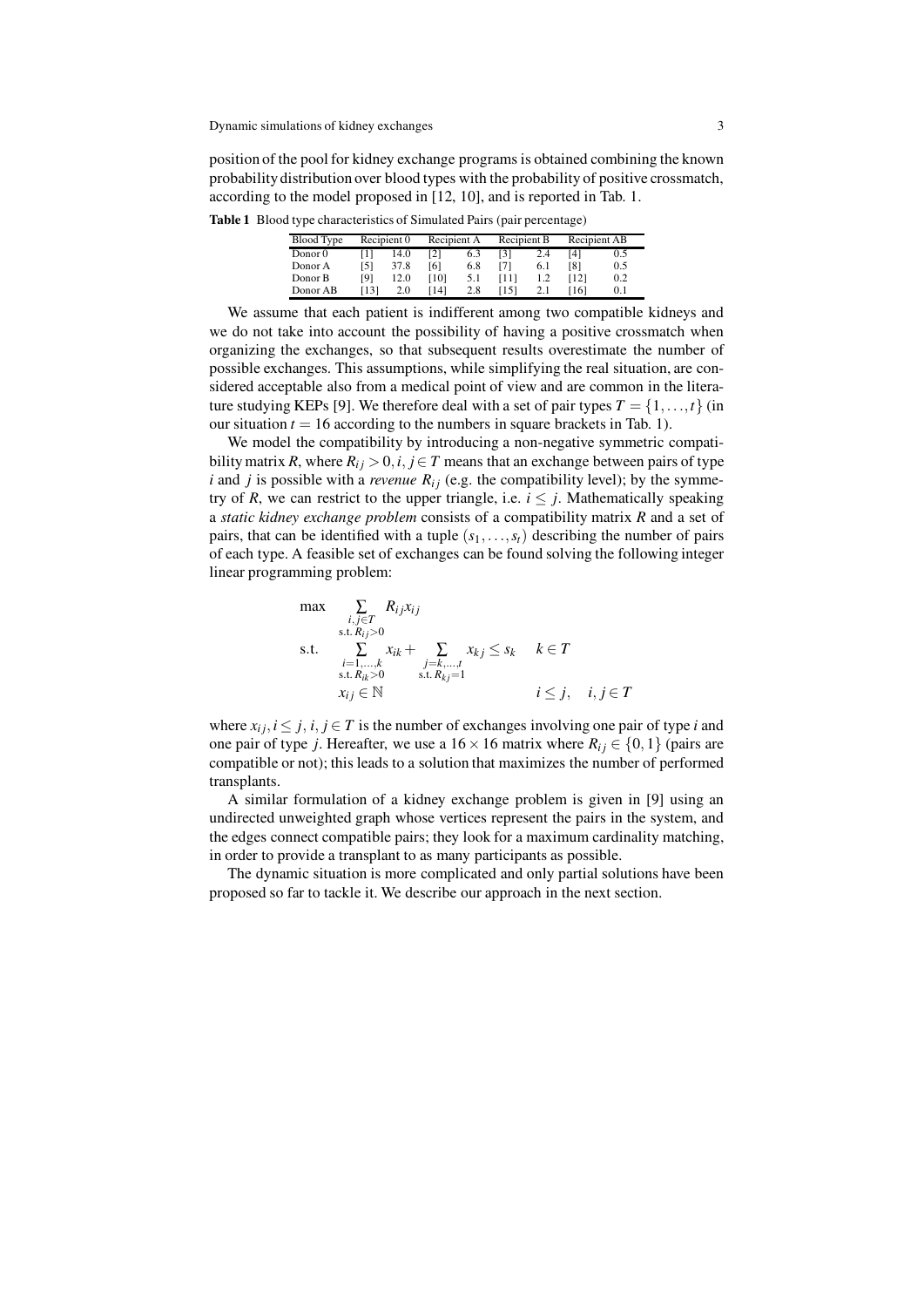## 3 The dynamic model: experimental analysis

We start this section by describing the dynamic model we simulate, under the compatibility assumptions described above. We assume that each pair enters in the KEP at a certain time, and leaves the system only when receiving a kidney. The arrival rates are based on the Italian situation, and the pair types are randomly chosen on the basis of the distribution in Tab. 1.

A *matching policy* is a procedure that at each time unit  $t > 0$  selects a (possibly empty) set of matching pairs from the pool. Once a pair is matched at time  $t$  by a matching mechanism, it leaves the pool and its patient receives the assigned kidney. The matching policies we consider belong to a very special class. More precisely we suppose that the central authority decides to organize optimal matchings at regular intervals of time. The frequency of the exchanges remains fixed and is chosen in advance, and the matching policy organizing the optimal matching every  $\tau$  units of time is denoted by  $\pi_{\tau}$ . We experimentally compare exchange policies  $\pi_{\tau}$  for different values of  $\tau$  using the simulator we have developed in C++ using the LPsolve library (http://lpsolve.sourceforge.net) for the solution of the optimization problem every  $\tau$  units of time. The comparison is made in terms of the number of matched pairs, the average waiting time and other aspects we now describe.

In order to get results easy to interpret from a practical viewpoint, we fix the time unit to be one month, and we choose the other parameters consequently. The arrival rate is of 3 pairs per time unit, which corresponds to a realistic scenario for the Italian situation, for instance. We ran the simulations adopting the policies  $\pi_{\tau}$ for  $\tau = 1, 2, 3, 4, 6, 12$ . Each experiment is replicated 20 times (for different arrivals) to get more robust results. Confidence intervals are computed for each selected index, setting the confidence level to 95% and achieving an accuracy of at least 0.37. The time horizon is 240 time units (20 years), to which we added an initial tran-



Fig. 1 Average number of pairs in the system for each type, obtained using policy  $\pi_6$ . Results for  $TP = 36$  (left) and  $TP = 120$  (right).

sient period. We start to evaluate the quantities we are interested in after the initial transient period. We analyze the results of two groups of experiments: in the first group the transient period (TP) is 36 months, and in the second one is 120 months. This choice is due to the fact that this system does not have a steady state since the underdemanded pairs form an increasing queue in the system (see [11] and [9]). Therefore choosing the length of the transient period has the effect of determining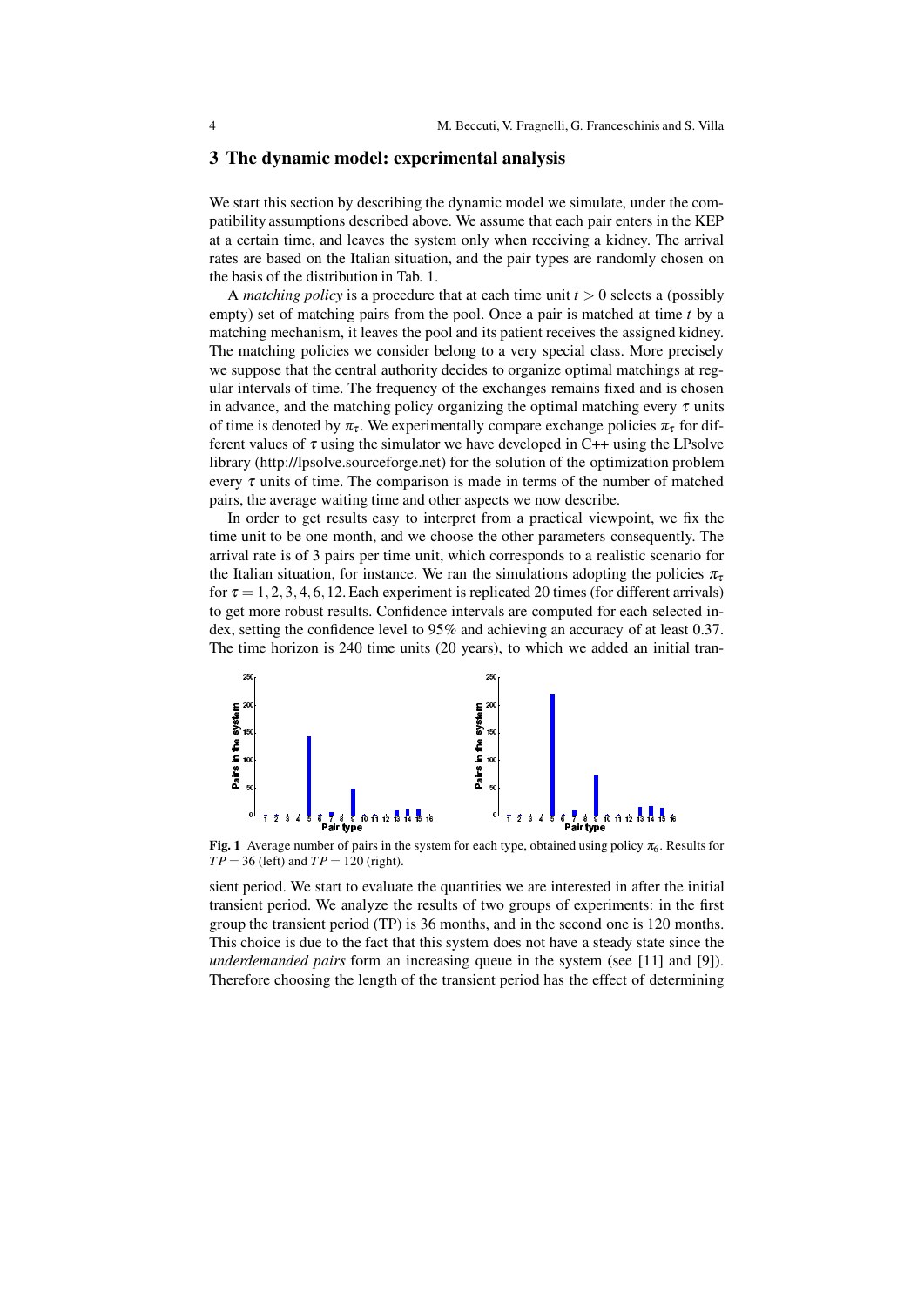#### Dynamic simulations of kidney exchanges 5

a different distribution on the initial state. We are interested in showing the dependence of the performances of the same policy under different initial conditions. The accumulation effect appears, as can be seen clearly in Fig. 1, no matter which policy is adopted. If the transient period is longer, the average number of pairs in the system increases and goes to infinity. This problem is a key point that must be addressed in practice and has also ethical implications. A possible solution would be not to admit to such programs a number of pairs of underdemanded types above a given threshold, since in any case the transplant would be unachievable for them.

It turns out that the average number of pairs in the system per time unit remains practically constant for underdemanded pairs (types 5, 6, 9, 13, 14,15, see Tab. 1) and it increases only slightly for the remaining types if  $\tau$  varies. For instance the average number of pairs of type 1 passes from 0.5 in the case matchings are organized every month to 2.8 in the case they are organized only once a year.

Now, we discuss how the parameter  $\tau$  affects the percentage of performed transplants using the policy  $\pi_{\tau}$ .

Table 2 Average number of transplanted patients (left). Average waiting time for pairs (0,A) and (A,0), types 2 and 5, respectively (right)

|                                      |  |  | 2 3 4 6 12 | TP=36 Type 2 0 0.4 0.9 1.3 2.3 4.9<br>Type 5 110.2 110.1 110.6 111.0 111.9 115.0 |                                            |  |  |  |
|--------------------------------------|--|--|------------|----------------------------------------------------------------------------------|--------------------------------------------|--|--|--|
| TP=36 52.6 52.5 52.8 53.0 53.4 54.6  |  |  |            |                                                                                  |                                            |  |  |  |
| TP=120 53.0 52.9 53.3 53.5 53.9 55.3 |  |  |            | TP=120 Type 2 0 0.3 0.7 1.0 1.6 3.6                                              |                                            |  |  |  |
|                                      |  |  |            |                                                                                  | Type 5 128.5 128.1 128.4 128.6 129.3 131.3 |  |  |  |

As expected, this percentage is approximately an increasing function of  $\tau$ , varying not too much w.r.t. the considered parameters (Tab. 2 (left)). The fact that this percentage is almost independent of the duration of the transient period ensures that this kind of policies does not suffer from the point of view of the accumulation effect due to the underdemanded pairs. If we look only at the percentage of transplanted patients, the most advantageous policy is the one performing the exchanges only once a year. On the other hand, in the evaluation of a given policy, also the average time that a pair spends in the system is relevant. The average waiting time of those receiving a transplant is considerably different from type to type, and the results agree with the ones regarding the average number of pairs in the system reported in Fig. 1. It turns out that the average waiting time for underdemanded pairs is very long, no matter which policy is adopted, while the average waiting time for the remaining pairs slightly increases as  $\tau$  grows. As a paradigmatic example we consider pairs of type 2 and 5.

Furthermore, as can be seen from Tab. 2 (right), the situation of underdemanded pairs further deteriorates if the transient period is longer, due to the accumulation effect, as it has been observed in [10], where the results of a 3-year simulation of policy  $\pi_1$  have been discussed.

Comparing our results with the ones obtained in [1] is not straightforward, since in that paper the average waiting time is not considered, and different policies are compared only on the base of the total number of performed exchanges. In our case maximizing this quantity would imply the use of a policy organizing the exchanges on the last month of the simulation, which is not a viable solution from a practical point of view.